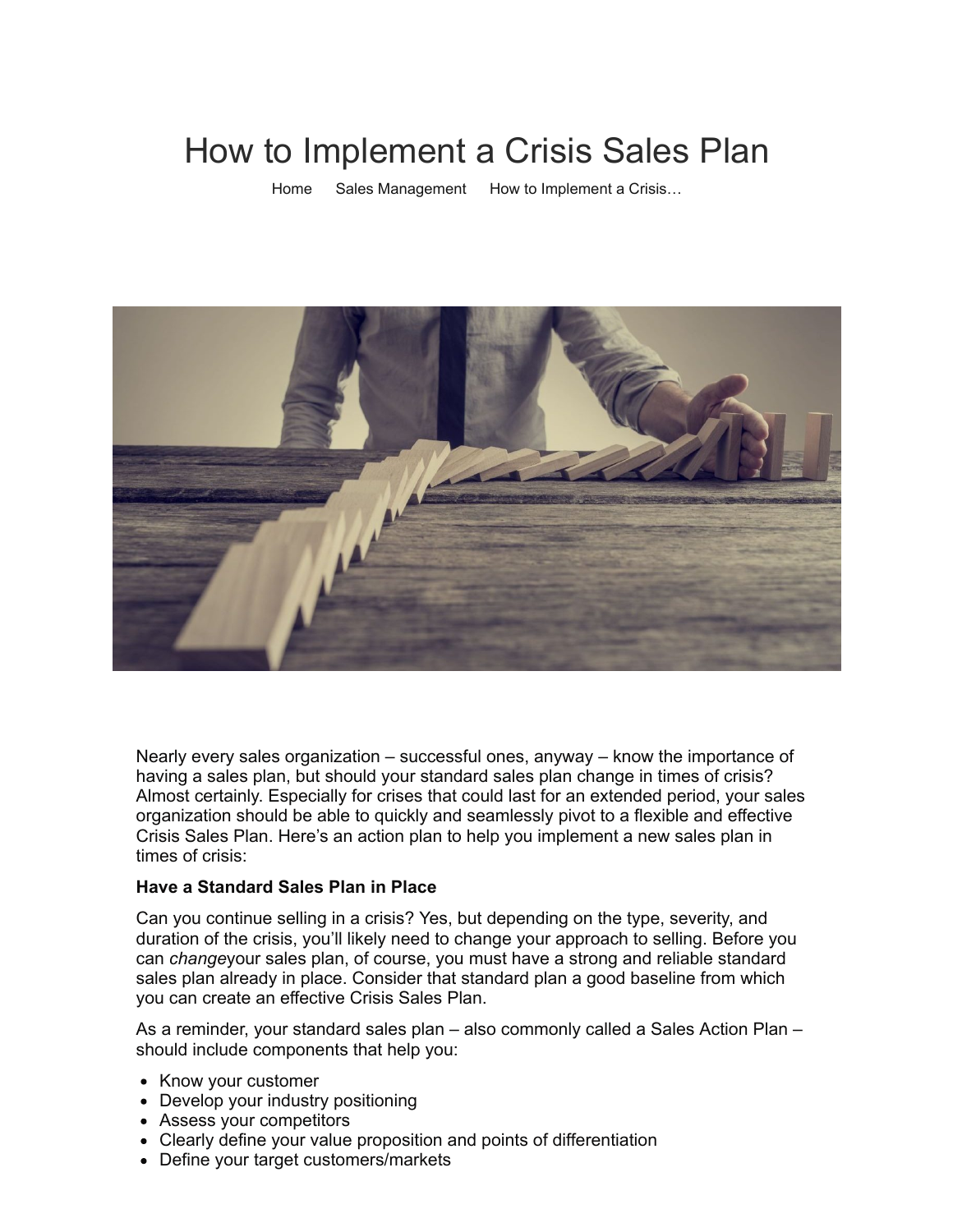- Set SMART (Specific, Measurable, Achievable, Realistic, Timely) goals
- Establish metrics that hold your team accountable
- Track and measure sales team performance with a well-designed and utilized CRM
- Develop clear territories
- Maintain customer relationships

Your Crisis Sales Plan should include these components as well, but they may change substantially from your standard plan during the crisis. So, how can you adapt your standard sales plan into an effective Crisis Sales Plan? Here are six essential steps:

# 1. **Identify the Type and Scope of Crisis**

Crises can be local and of short duration, global and long-lasting, and every variation in between. Before you can effectively adapt your standard sales plan, you must know the type and scope of crisis you are dealing with.

First, make sure you have a clear understanding of the *type* of crisis. Is it a meteorological event such as a blizzard, hurricane, tornado outbreak, earthquake, or tsunami? Or is it an economic crisis such as a recession or major shift in markets and availability of financial resources? Perhaps the crisis is the result of an act of terrorism, or biological in nature, such as the global novel **[Coronavirus pandemic](https://salesxceleration.com/keeping-sales-on-track-amid-covid-19/)**.

The type of crisis will help determine proper response – everything from the timing of resumption of sales efforts to employee work environments to your communications throughout the crisis period.

Next, consider its geographic scope. Is this crisis confined to the local area? Or is it larger – regional, national, or global? Remember, however, that even a localized crisis can have widespread impact depending on where your customers and suppliers do business.

# 2. **Determine the Likely Duration of the Crisis**

If the crisis is likely to be very short-term in nature, you might not need to adapt your standard sales plan much. Increased communication is always essential, but you might not need to significantly alter your sales strategies, processes, goals, or measures.

But if the crisis extends for weeks, months, or longer, your standard sales plan will most likely need a serious overhaul.

#### 3. **Implement Changes to Your Sales Plan as Necessary**

The type and duration of the crisis will help guide appropriate responses, modifications, and communications. In lockstep with your company's overall Crisis Management Plan, implement changes to your sales plan as necessary and appropriate. Keep in mind that because sales drive company revenue, the changes you make to your sales plan will impact all company operations. Take a multidisciplinary approach and keep other departments involved throughout the crisis.

Be aware, also, that your new sales plan will also likely alter your sales operations during the crisis, perhaps requiring a shift in tactics, territories, and even in the use of technology and transportation.

#### 4. **Communicate and Motivate Throughout the Crisis**

It is critical to ramp up communications during and after a crisis. Include all stakeholders in your communications efforts, from sales team members to other company employees to company management and suppliers. Don't forget to keep your customers informed as well. Let them know that you are adapting your operations as necessary to continue to serve them throughout the crisis and ask how you can help them.

It's also critical to keep your sales team focused and motivated during a crisis. Effective and plentiful communication can go a long way toward keeping your team inspired, but